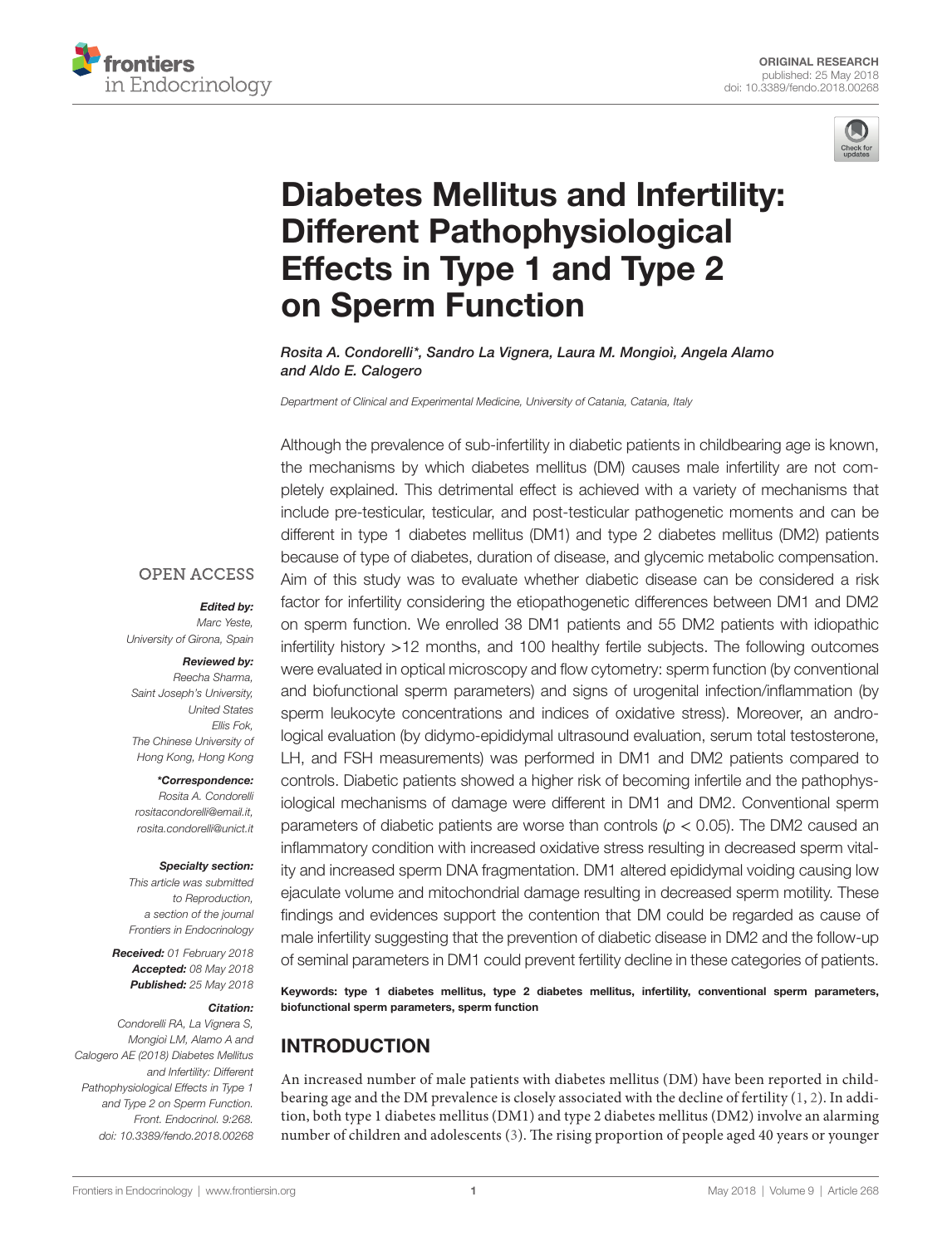at diagnosis with DM2 is particularly interesting and worrying because leads to longer lifetime exposure to hyperglycemia and long-term complications ([4](#page-7-3)). So, the early course of DM2 in young people could be more disruptive leading to poor quality of life as well as in DM1 patients: evidences suggest that loss of β-cell function is accelerated in young-onset DM2 and prevalence estimates show a 31% increase already in DM2 among people aged 10–19 years ([4\)](#page-7-3). Therefore, these epidemiological data suggest that the diabetic disease arrives even before the desire to have a child.

A review of experimental and clinical studies shows that DM is associated with worse conventional sperm parameters, without to reach particularly low values ([5](#page-7-4), [6](#page-7-5)). DM1 is able to influence the expression of genes involved in sperm DNA repair, resulting in a high rate of nuclear DNA fragmentation ([7](#page-8-0)), mitochondrial DNA deletions ([5](#page-7-4), [6](#page-7-5), [8](#page-8-1), [9](#page-8-2)) with mitochondrial respiratory chain alteration and subsequent decreased sperm motility ([10](#page-8-3)).

It has been shown that sperm plasma membrane and acrosome are affected by serum insulin levels ([11\)](#page-8-4). Therefore, during insulin resistance or insulin deficiency, spermatogenesis is altered and biopsies of diabetic patients reveal testicular alterations ([12\)](#page-8-5).

Diabetes mellitus may potentially cause male infertility with a pre-testicular, testicular, and post-testicular mechanism. In the first, DM patients develop hypogonadism through central (hyperleptinemia or alterations of hypothalamic GnRH pulsatile release in overweight or obese patients) [\(13](#page-8-6)) and peripheral (alteration of Leydig cell function) ([14\)](#page-8-7) mechanisms resulting in lower serum gonadotropin and testosterone levels.

At testicular level, DM seems to cause: (a) increased oxidative stress with increased reactive oxygen species production in seminal fluid [\(15](#page-8-8)) and lipoperoxidation (LP); (b) sperm DNA fragmentation ([8\)](#page-8-1); (c) sperm mitochondrial bioenergy alteration ([8](#page-8-1)); and (d) enzymatic glycation end products [\(16](#page-8-9)).

Moreover, possible mechanisms post-testicular can occur because DM may cause sperm damage and/or prevent seminal fluid release by (a) male accessory gland infection/inflammation (MAGI) [\(17,](#page-8-10) [18](#page-8-11)) where the DM-MAGI association amplifies the inflammatory response in semen ([19\)](#page-8-12) altering conventional sperm parameters and favoring a greater extension of the inflammatory process and its chronicization ([20,](#page-8-13) [21\)](#page-8-14) and (b) erectile and/or ejaculatory dysfunction, well-known complications of DM.

The aim of this study was to evaluate the different pathophysiological mechanisms of sperm damage in DM1 and DM2 patients in childbearing age, with idiopathic infertility, assessing conventional and biofunctional sperm parameters and oxidative stress indices, the presence of urogenital infection/inflammation, and an andrological evaluation in both groups of patients.

## MATERIALS AND METHODS

## Patient Selection

The patients were divided into three groups: 38 patients with DM1, 55 with DM2 [according to the Standards of Medical Care in Diabetes  $(22)$  $(22)$ ] with idiopathic infertility history >12 months [according to the International Glossary on Infertility and Fertility Care [\(23](#page-8-16))], and a sample of 100 healthy fertile subjects as "controls."

All diabetic patients were investigated according to glycemic metabolic compensation. DM1 patients were divided into three groups according to the duration of the disease (<5 years, between 5–10 years, and >10 years). DM2 patients were not subdivided according to duration of illness to avoid bias related due to age-related disease. This is because DM2 occurs temporally after DM1 and all patients enrolled were in childbearing age. DM2 patients reported a previous nonalcoholic steatohepatitis returned after weight loss.

All enrolled subjects did not smoke, drink alcohol, and did not use drugs. They did not have male accessory glands infection, systemic diseases, microorchidism (testicular volume < 12 ml), cryptorchidism, varicocele, and did not receive hormonal treatment in the last 12 months.

This study was approved by the Ethics Committee of University teaching Hospital of "Policlinico-Vittorio Emanuele," University of Catania (Catania, Italy), trial registration number 104/2016/ PO (Register of the Ethics Committee opinions). All methods were performed in accordance with the relevant guidelines and regulations. All participants were asked for and provided their informed consent.

## Experimental Design

Each enrolled subject underwent to a sperm analysis (conventional sperm parameters), a flow cytometric sperm analysis (biofunctional sperm parameters), the assessment of the presence of urogenital infection/inflammation, oxidative stress evaluation, and an andrological evaluation.

Assessment of the presence of urogenital infection/inflammation was performed by the concentration of peroxidase-positive leukocytes evaluated by optical microscopy [\(24](#page-8-17)) and whenever the leukocytes were above the normal range, the identification of leukocyte subpopulations in seminal fluid was observed by cytofluorimetric analysis to classify the urogenital infection/ inflammation (bacterial, viral, acute, or chronic) [\(25](#page-8-18)).

Oxidative stress evaluation in the seminal fluid was executed by measuring the degree of mitochondrial superoxide and the degree of LP.

Andrological evaluation of these patients was performed by didymo-epididymal ultrasound evaluation before and after ejaculation for the evaluation of the degree of epididymal voiding and contractility and the serum total testosterone (TT), LH, and FSH determination to identify the possible presence of hypogonadism and/or erectile dysfunction and to exclude pre-existing testicular damages.

Seminal analysis of each sample was replicated as reported by the WHO 2010 guidelines.

## Sperm Analysis and Preparation

Semen samples were collected by masturbation into a sterile container after 2–7 days of sexual abstinence and were transported to the laboratory within 30 min after ejaculation. Each sample was evaluated for seminal volume, pH, viscosity, sperm count, progressive motility, morphology, and round cell concentration (spermatids and leukocytes) according to the WHO criteria ([24](#page-8-17)).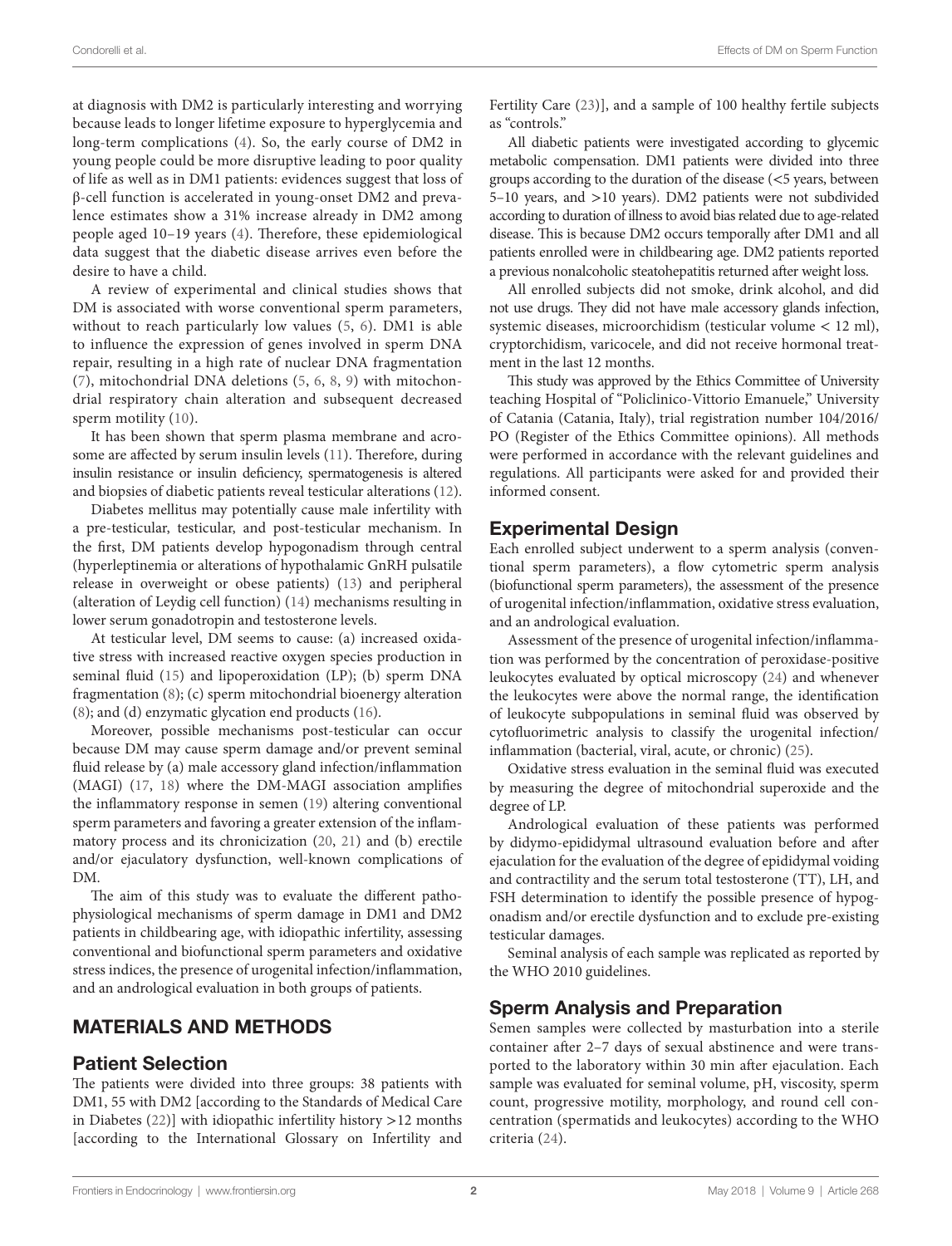## Flow Cytometric Analysis

Flow cytometric analysis was performed using flow cytometer EPICS XL (Coulter Electronics, IL, USA/Milan, Italy) equipped with an argon laser at 488 nm. We used the FL1 detectors for the green (525 nm), FL2 for the orange (575 nm), and FL3 for the red (620 nm) fluorescence; 100,000 events (low velocity) were measured for each sample and analyzed by the software Sistem II™, Version 3.0. The debris was gated out, by drawing a region on forward vs. side scatter dot plot enclosing the population of cells of interest. Computed compensation was made before performing all the analyses.

#### Evaluation of the Mitochondrial Membrane Potential (MMP)

The damage of MMP is an early event of the apoptosis and it is reversible. MMP can be evaluated using the lipophilic probe 5,5′,6,6′-tetrachloro-1,1′,3,3′tetraethyl-benzimidazolylcarbocyanine iodide (JC-1, DBA s.r.l., Milan, Italy). JC-1 is able to penetrate selectively in mitochondria and it exists in monomeric form, emitting at 527 nm; following excitation at 490 nm and in relation to the membrane potential, JC-1 is able to form aggregates emitting at 590 nm. The fluorescence changes reversibly from green to orange as soon as the mitochondrial membrane becomes more polarized. Therefore, it is possible to distinguish two cell populations: cells with damaged MMP where JC-1 remains in the cytoplasm in a monomeric form, giving a green fluorescence and cells with normal MMP with a double fluorescence where JC-1 (in addition to emitting green in the cytosol) is also in the mitochondrial membrane in form of aggregates emitting in an orange fluorescence. An aliquot containing  $1 \times 10^6$ /ml of spermatozoa were incubated with JC-1 in the dark, for 10 min, at a temperature of 37°C. At the end of the incubation period, the cells were washed in phosphate buffered saline (PBS) and analyzed by the detectors FL1 and FL3.

#### Assessment of the Degree of Chromatin **Compactness**

The evaluation of chromatin integrity was performed after permeabilization of the cell membrane, to allow the access of the fluorophore within the nucleus. An aliquot of  $1 \times 10^6$  spermatozoa was incubated with LPR DNA-Prep Reagent containing 0.1% potassium cyanate, 0.1% NaN<sub>3</sub>, non-ionic detergents, saline, and stabilizers (Beckman Coulter, IL, USA/Milan, Italy), in the dark, at room temperature for 10 min and then further incubated with Stain DNA-Prep Reagent containing 50 µg/ml of propidium iodide (PI) (<0.5%), RNase A (4 KU/ml), <0.1% NaN3, saline, and stabilizers (Beckman Coulter, IL, USA) in the dark at room temperature. Flow cytometric analysis was performed after 30 min, using FL3 detector.

#### Evaluation of Sperm Apoptosis/Vitality

The externalization of phosphatidylserine (PS) on the outer cell surface is an early signal of apoptosis. The assessment of PS externalization was performed using annexin V, protein that binds selectively to PS in presence of calcium ions, FITC-labeled. During apoptosis, the cells exhibiting the PS even before the loss

of semipermeability. Therefore, marking simultaneously the cells with annexin V and PI, we could distinguish: alive (with intact cytoplasmic membrane), apoptotic, or necrotic cells. Staining with annexin V and PI was obtained using a commercially available kit (Annexin V-FITC Apoptosis, Beckman Coulter, IL, USA/ Milan, Italy).

An aliquot containing  $0.5 \times 10^6$ /ml was suspended in 0.5 ml of buffer containing 10 µl of annexin V-FITC and 20 µl of PI and incubated for 10 min in the dark. After incubation, the sample was analyzed immediately by the detectors FL1 (FITC) and FL3 (PI). The different pattern of staining allowed to identify the different cell populations: FITC negative and PI negative indicate viable cells, FITC positive and PI negative indicate cells in early apoptosis with cytoplasmic membrane still intact, and FITC positive and PI positive indicate cells in late apoptosis.

#### Assessment of DNA Fragmentation

The evaluation of DNA fragmentation was performed by the TUNEL method. This uses the Terminal deoxynucleotidyl Transferase (TdT), an enzyme that polymerizes, at the level of DNA breaks, modified nucleotides conjugated to a fluorochrome. The TUNEL assay was performed by using a commercially available kit (DBA s.r.l., Milan, Italy). To obtain a negative control, TdT was omitted from the reaction mixture; the positive control was obtained pretreating spermatozoa (about  $0.5 \times 10^6$ ) with 1 mg/ml of deoxyribonuclease I, not containing RNAse, at 37°C for 60 min prior to staining. The debris was gated out as described above. The reading by threshold-setting method was performed by flow cytometry using the FL1 detector.

## Oxidative Stress Evaluation

#### Evaluation of Sperm Lipid Peroxidation

LP evaluation by flow cytometry was performed using the probe, BODIPY (581/591) C11 (Invitrogen, Thermo Fisher Scientific, Eugene, OR, USA) which after being incorporated into cell membranes, responds to the attack of free oxygen radicals changing its spectrum of emission from red to green. This displacement of the emission is shown by the flow cytometer which provides an estimate of the degree of peroxidation.

LP was evaluated in two different sperm aliquots of the same patient: the first consisting of spermatozoa separated by swim-up and the second obtained by centrifugation of the seminal fluid (raw semen). About  $2 \times 10^6$  of spermatozoa were incubated with 5 mM of the probe for 30 min in a final volume of 1 ml. After washing with PBS, flow cytometric analysis was conducted using the FL1 and FL2 detectors.

#### Determination of Sperm Mitochondrial Superoxide Levels

Mitochondrial superoxide levels were detected by the MitoSOX red mitochondrial superoxide indicator (Invitrogen, Thermo Fisher Scientific, Eugene, OR, USA) [\(26](#page-8-19)). This probe, once penetrated into the mitochondria, is quickly oxidized by superoxide anion (not from other free radicals) and as a result of this process, the probe becomes highly fluorescent with signal detection. About  $1 \times 10^6$  of spermatozoa were incubated with 5  $\mu$ M of the probe for 10 min in a final volume of 1 ml and at a temperature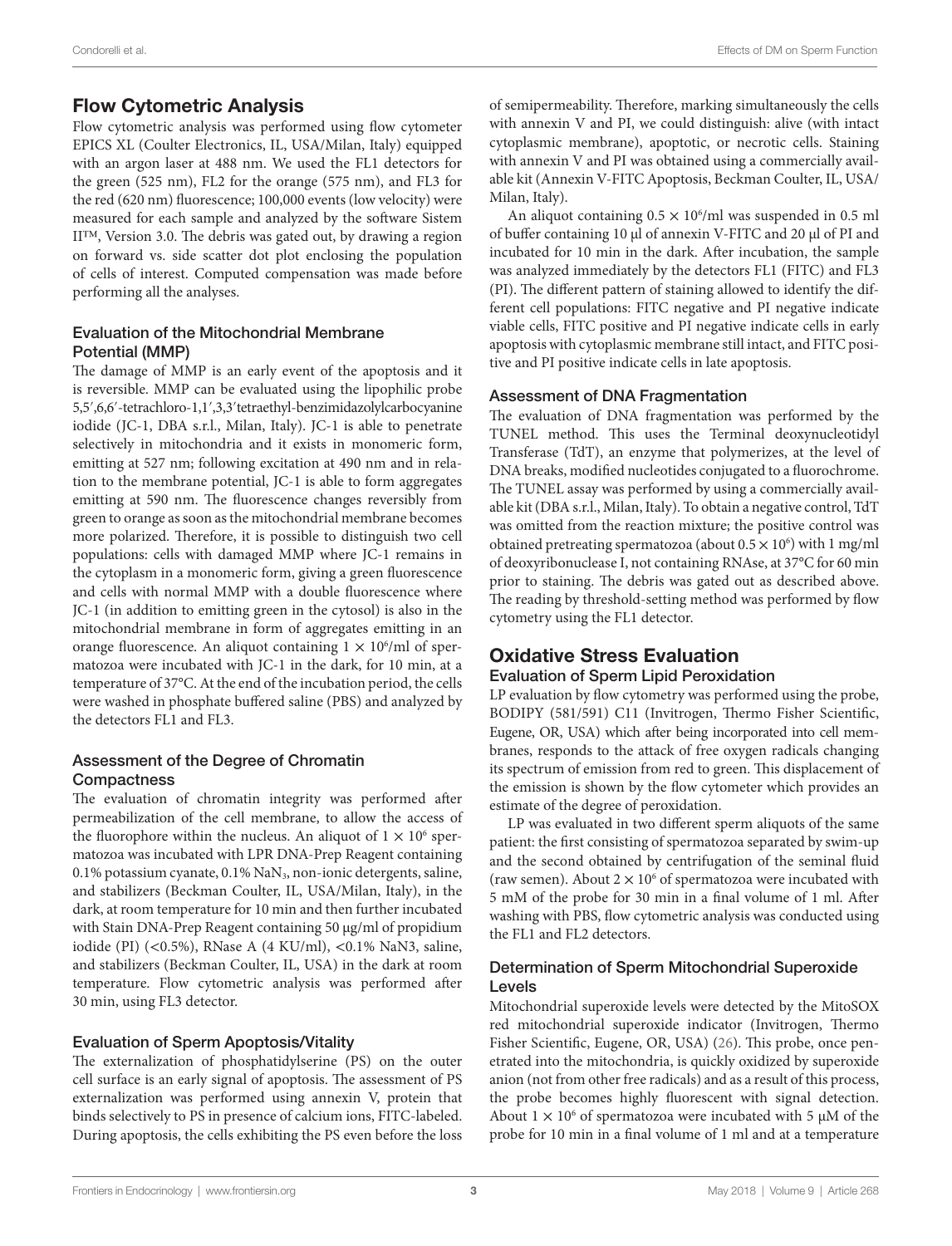of 37°C. After washing with PBS, flow cytometric analysis was conducted using FL1 detectors.

#### Evaluation of Leukocyte Subpopulation

Leukocyte subpopulations were identified by flow cytometry using monoclonal antibodies (Beckman Coulter, IL, USA/Milan, Italy) against specific membrane antigens. Specifically, after liquefaction, three aliquots of 100 µl of seminal fluid underwent to three washing cycles with PBS. After elimination of the supernatant, the pellet was resuspended in 1 ml of PBS. Then:

- the first aliquot was incubated with Ab anti CD45 (to identify leukocyte population), Ab anti CD16 for neutrophils (CD45 and CD16 co-expression), and Ab anti CD14 for monocyte-macrophages (co-expression of CD45 and CD14);
- the second aliquot was incubated with Ab anti CD45, Ab anti CD3, and Ab anti CD4 (to identify T-helper lymphocytes);
- the third aliquot was incubated with Ab anti CD45, Ab anti CD3, and Ab anti CD8 (to identify T-suppressor lymphocytes).

Flow cytometric analysis was conducted using FL1, FL2, and FL3 detectors.

## Ultrasound Evaluation

All patients underwent didymo-epididymal ultrasound evaluation using a linear 7.5 MHz (Esaote MyLab25, Genova, Italy). Ultrasound evaluation of the testicular volume and epididymal diameters was performed, before and after ejaculation, by the same clinician (SLV). The ultrasound parameters evaluated were epididymal caput (CEAE) and tail (TEAE) after ejaculation, testicular volume (VT), cranial (CEBE), and caudal (TEBE) diameter before ejaculation. The operator repeated twice the measurement of these parameters are expressed as mean on the final report.

## Hormone Serum Determination

Blood sampling was performed at 8.00 a.m. Determination of LH, FSH, and TT serum levels was performed by electrochemiluminescence immunoassay with Cobas equipment.

## Statistical Analysis

The results are expressed as mean  $\pm$  SEM throughout the study. The data were analyzed by one-way analysis of variance followed by the Duncan's Multiple Range test. SPSS 22.0 for Windows was used for statistical analysis (SPSS Inc., Chicago, IL, USA). Statistical significance was accepted when the *p* value was lower than 0.05.

## RESULTS

The anthropometric parameters of the patients enrolled in this study are shown in **[Table 1](#page-3-0)**. DM patients showed no statistically significant differences in age, BMI, and waist circumference compared to controls (**[Table 1](#page-3-0)**).

## Conventional and Biofunctional Sperm **Parameters**

Conventional sperm parameters were significantly different in the three groups of patients (**[Figure 1](#page-4-0)**). Patients with DM1 or

<span id="page-3-0"></span>

|                          | CTL $(n = 100)$ | DM1 ( $n = 38$ ) | DM2 ( $n = 55$ ) |
|--------------------------|-----------------|------------------|------------------|
| Age                      | $28.0 + 2.7$    | $27.0 + 1.9$     | $29.0 + 1.5$     |
| BMI (kq/m <sup>2</sup> ) | $26.2 + 1.3$    | $26.5 \pm 0.9$   | $25.9 + 1.4$     |
| Waist circumference (cm) | $95.0 \pm 2.8$  | $94.0 + 2.2$     | $97.0 + 2.4$     |

DM2 showed a statistically significant decrease in sperm concentration as compared to controls and DM2 patients had a slightly lower sperm concentration than DM1 patients. Progressive motility was lower in patients with DM1 and DM2 compared to controls ( $p < 0.05$ ), and it was lower in DM1 than in DM2 patients ( $p < 0.05$ ). Seminal fluid volume was significantly lower in patients with DM1 ( $p < 0.05$ ), while it did not seem to undergo significant changes in DM2 patients compared to controls. Diabetic patients showed a lower percentage of spermatozoa with normal form compared to controls ( $p < 0.05$ ). The concentration of peroxidase-positive leukocytes evaluated by optical microscopy was significantly higher in patients with DM2 than in the two groups (*p* < 0.05) (**[Figure 1](#page-4-0)**).

In **[Figure 2](#page-5-0)**, we show dot plots related to flow cytometric evaluation of MMP, vitality/apoptosis, and DNA fragmentation of a control, a DM1 patient and DM2 patient (**[Figure 2](#page-5-0)**).

The evaluation of biofunctional sperm parameters (**[Figure 3](#page-5-1)**) showed that the percentage of spermatozoa with low MMP was higher in both groups of diabetic patients ( $p < 0.05$ ).

Only DM2 patients showed a significant decrease of sperm vitality with a concomitant increase of spermatozoa in late apoptosis compared to controls ( $p < 0.05$ ), whereas no significant variation was observed for the other biofunctional parameters, such as early apoptosis and degree of chromatin compaction. Finally, patients with DM2 had a higher percentage of DNA fragmentation spermatozoa compared to DM1 patients and controls (*p* < 0.05) (**[Figure 3](#page-5-1)**).

Type 1 diabetes mellitus patients showed a lower progressive motility when the duration of illness was longer than 10 years compared to the other two groups with less duration of illness (*p* < 0.05) (**[Table 2](#page-6-0)**). The other conventional sperm parameters did not appear significantly different. Only spermatozoa with low MMP parameter were higher in DM1 patients after 5 years of disease (*p* < 0.05). The other biofunctional sperm parameters did not vary significantly (**[Table 2](#page-6-0)**). HbA1c levels did not correlate with any of the examined parameters (data not shown).

# Cytofluorimetric Parameters of Urogenital Inflammation

The percentage of neutrophils and monocyte-macrophages was similar in the DM2 group compared to controls, whereas a significant decrease of the percentage of T-helper lymphocytes and an increase in T-suppressor lymphocytes was found in the seminal fluid of DM2 patients compared to controls (*p* < 0.05) (**[Figure 4](#page-6-1)**).

# Oxidative Stress Evaluation

The degree of LP was higher in DM2 patients compared to the other two groups ( $p < 0.05$ ), whereas the mitochondrial superoxide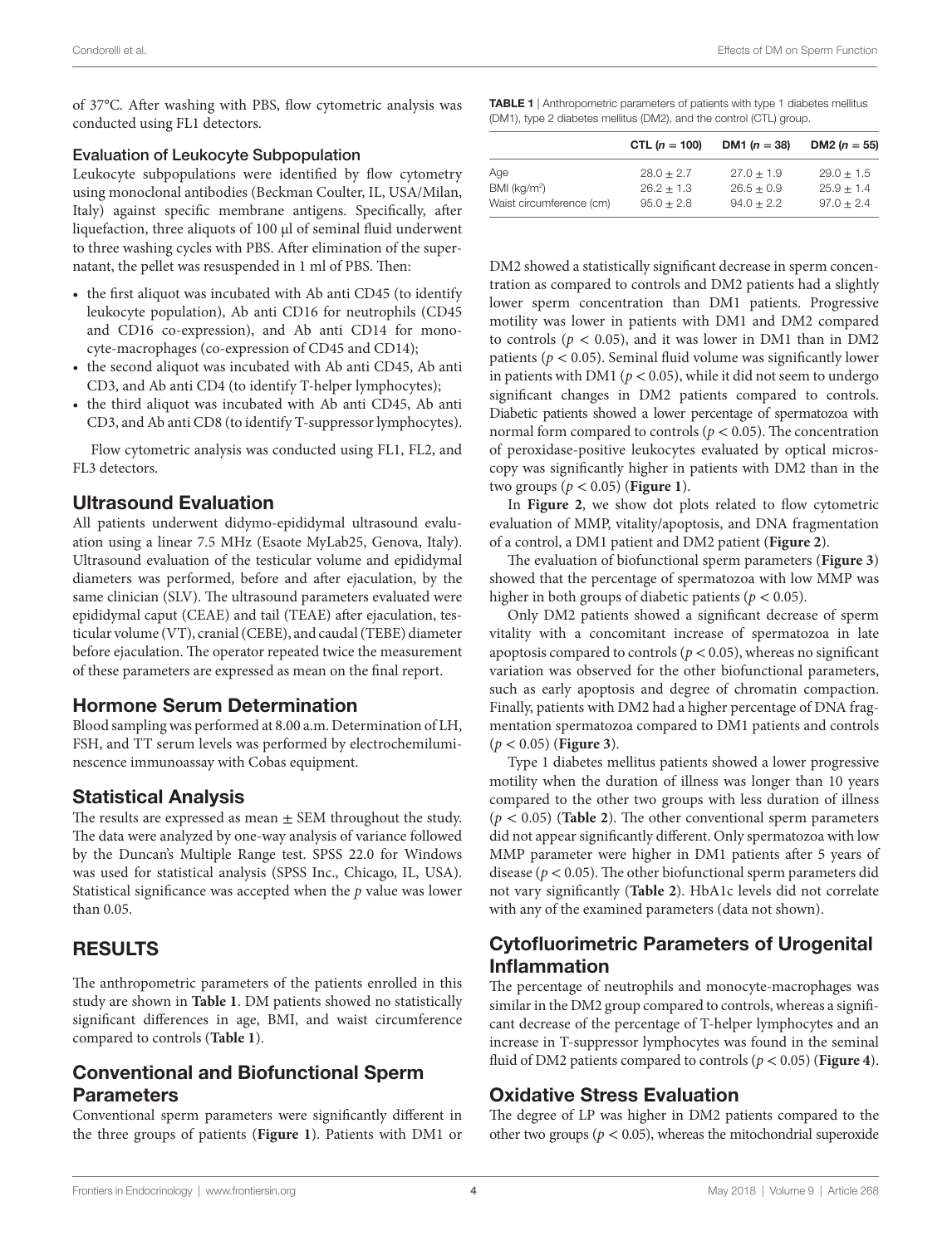

concentrations were higher in DM patients than in controls and, in particular, in DM2 compared to DM1 (*p* < 0.05) (**[Figure 5](#page-7-6)**).

## Ultrasound Parameters

CEAE and TEAE appeared to be greater when the duration of illness was longer than 10 years ( $p < 0.05$ ), whereas no difference was found in the VT, CEBE, and TEBE (**[Table 3](#page-7-7)**).

## Hormone Serum Measurements

LH was higher in patients with DM2 than in the other groups  $(p < 0.05)$  and TT serum levels were lower in DM2 patients compared to other groups though not statistically significant (**[Table 4](#page-7-8)**). FSH was not reveal significantly different in DM patients compared to controls (**[Table 4](#page-7-8)**). When patients with DM1 were classified according to the duration of the disease, no statistically significant difference was observed among three groups (data not shown).

# **DISCUSSION**

The results of this study showed that diabetic patients in childbearing age have alterations of conventional sperm parameters compared to non-diabetic controls. Of particular, the main alterations concern sperm concentration, progressive motility, and normal forms. Patients with DM1 showed a progressive motility that significantly deteriorated alongside the duration of the disease. Previous studies did not show significant variations of this parameter and no correlation with age, disease duration, or HbA1c levels ([8,](#page-8-1) [27\)](#page-8-20). By contrast, other studies confirm <span id="page-4-0"></span>our data showing a decrease in sperm progressive motility in patients with DM1 and DM2 ([28](#page-8-21)) and in 32 DM1 teenage patients ([29](#page-8-22)).

Mitochondrial membrane potential is the main parameter that better reflects mitochondrial function, which regulates sperm motility. An association between decreased sperm progressive motility and an increase in the percentage of spermatozoa with low MMP has been shown in both groups of diabetic patients compared to controls. Other studies have shown that mitochondrial ultrastructural alterations are associated with a decreased sperm motility ([30,](#page-8-23) [31](#page-8-24)). In patients with DM1, the alteration of the mitochondrial function became evident in patients with a disease duration ranging between 5 and 10 years, whereas the alterations of sperm progressive motility became significant in patients with a disease duration greater than 10 years. Therefore, mitochondrial alteration seems to anticipate the subsequent and physiological decrease in sperm motility.

Sperm volume was lower in patients with DM2 although the difference did not reach the statistical significance, unlike to previously published data [\(28](#page-8-21)). This discrepancy may relate to the fact that patients with DM2 enrolled by Ali and colleagues [\(28\)](#page-8-21) had lower TT values than the control group. In fact, the seminal vesicles that produce about 60% of the ejaculate volume are testosterone-dependent glands. In addition, patients with DM2 enrolled in the present study were younger, in childbearing age and not yet entirely affected by the age-related androgenic decline compared to those described in the literature. These DM2 patients enrolled had normal TT levels but higher values of LH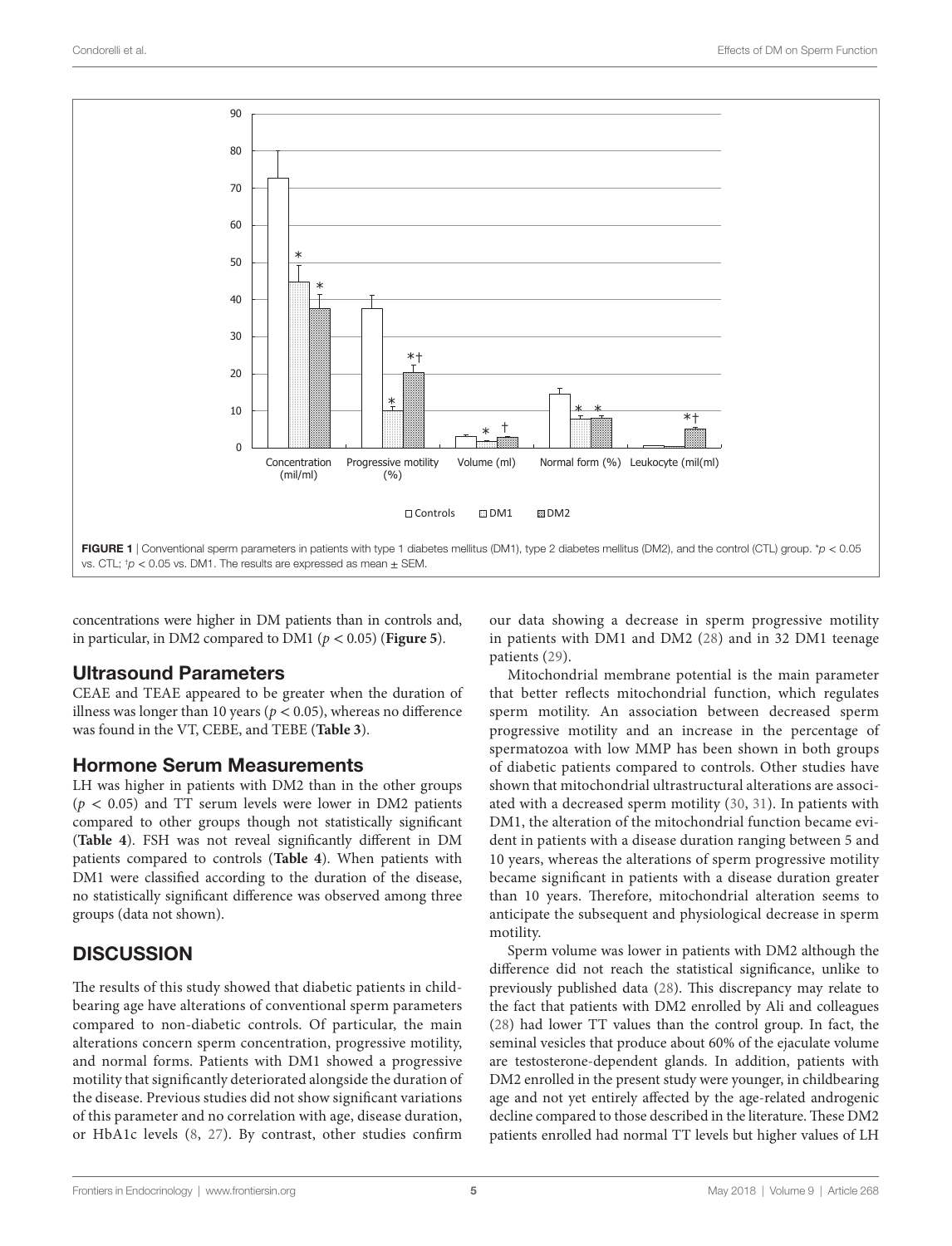

<span id="page-5-0"></span>in a patient with type 2 diabetes mellitus (DM2) (A). Dot plot related to flow cytometric evaluation of vitality/apoptosis in a control, in a DM1 patient and in a DM2 patient (B). Dot plot related to DNA fragmentation, with negative control (NC), for threshold-setting method, in a control, in a patient with DM1, and in a patient with DM2 (C).

<span id="page-5-1"></span>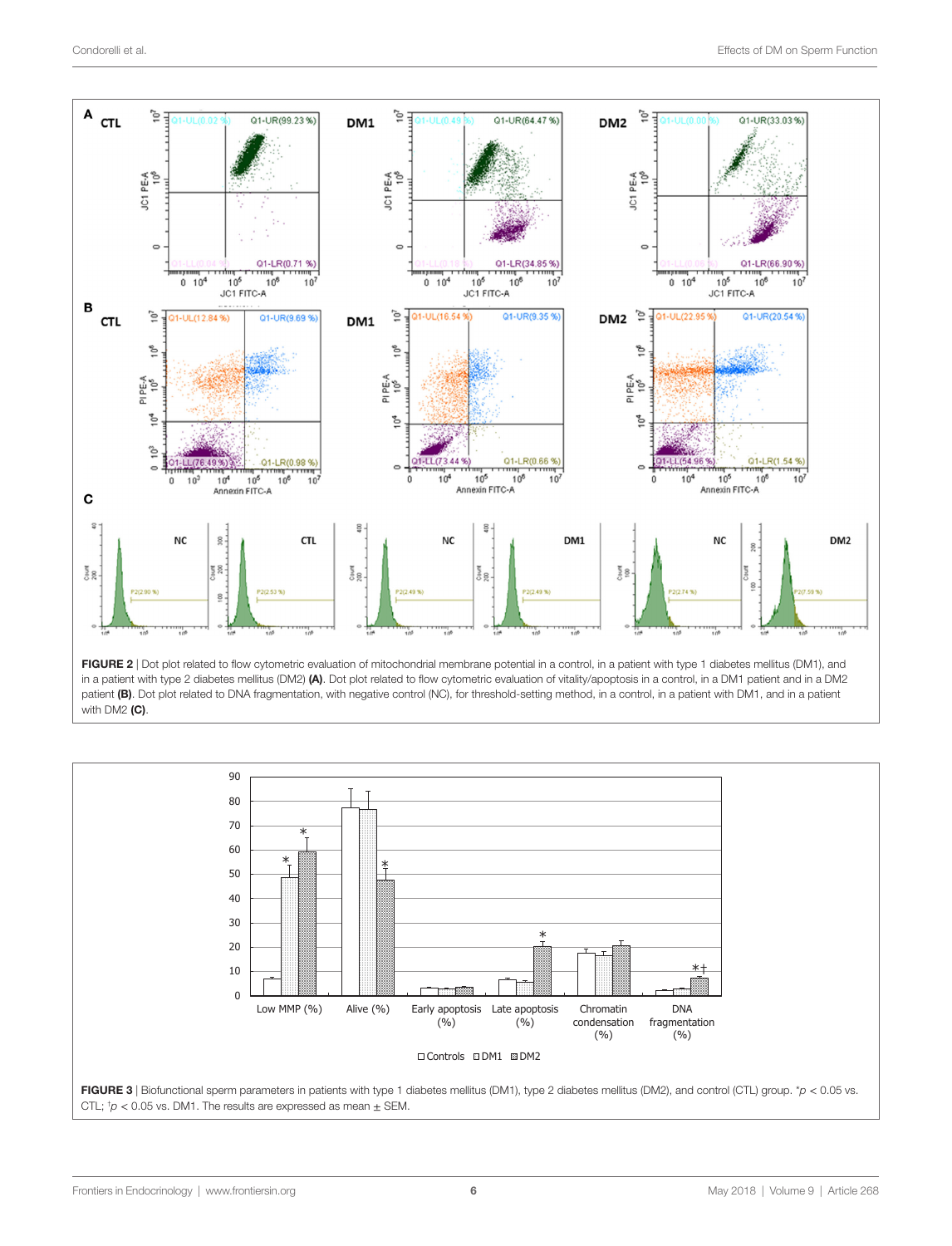compared to controls to indicate an initial testicular alteration. So, this slight reduction of the sperm volume may, however, represent the beginning of a process that could worsen at a later age. Instead, DM1 patients showed lower seminal fluid volume in the presence of normal blood circulating concentrations of androgens. The patients of our study have bigger epididymal head and tail diameters after ejaculation compared to controls, suggesting an alteration in the epididymal contractile function. This phenomenon, indicative of a dysfunctional epididymal voiding capability, may be the cause of the decreased seminal fluid volume observed in these patients.

The identification of leukocyte subpopulations in seminal fluid appears to acquire a greater clinical relevance to identify the cause of infection/inflammation [\(32](#page-8-25)). Leukocytes present in the rete testis, vas deferens, and human ejaculate are predominantly T-suppressor lymphocytes ([33\)](#page-8-26). The role of lymphocytes

<span id="page-6-0"></span>TABLE 2 | Conventional and biofunctional sperm parameters in patients with type 1 diabetes mellitus (DM1) according to the duration of the disease.

| DM <sub>1</sub><br>$< 5$ years | DM <sub>1</sub><br>5-10 years | DM1<br>$> 10$ years         |
|--------------------------------|-------------------------------|-----------------------------|
| $42.8 \pm 12.0$                | $42.5 \pm 11.9$               | $42.0 \pm 11.5$             |
| $11.2 \pm 3.3$                 | $10.5 + 3.5$                  | $6.5 + 3.4^{\dagger}$       |
| $8.3 + 0.8$                    | $8.2 + 0.9$                   | $7.9 + 1.5$                 |
| $41.3 + 10.2$                  | $52.5 + 9.9*$                 | $54.1 + 10.1*$              |
| $1.7 + 0.1$                    | $1.9 + 0.1$                   | $1.8 \pm 0.1$               |
| $15.5 + 2.3$<br>$2.3 + 0.5$    | $15.2 + 2.1$<br>$3.1 + 0.2$   | $14.7 + 2.0$<br>$2.5 + 0.3$ |
|                                |                               |                             |

<span id="page-6-1"></span>*† p* < *0.05 vs. DM1* < *10 years; \*p* < *0.05 vs. DM1* < *5 years.*

in the seminal fluid is not only antimicrobial but also to remove apoptotic or immature germ cells. The presence of these lymphocytes could improve seminal quality because T-suppressor lymphocyte removal action would avoid the activation of T-helper lymphocytes against antigen-presenting cells decreasing the production of antisperm antibodies and their possible sperm damage ([32\)](#page-8-25). Therefore, this could explain the increased percentage of T-suppressor lymphocytes in DM2 patients, where there is a greater number of apoptotic cells, while that of T-helper is decreased because of the absence of microbial agent and antigenpresenting cells.

With regards to oxidative stress indices, the mitochondrial superoxide anion concentration was found to be higher in DM2 than in DM1 patients. Indeed, LP increases only in DM2 patients, especially in relation to the higher concentration of seminal fluid leukocytes of this group of patients. In DM2 patients, the increase of LP and mitochondrial superoxide anion may decrease MMP and consequently be responsible for a greater sperm motility decline than in DM1.

Recently, it has been shown that the epididymis is a potential target of the oxidative stress in diabetic patients. Immunohistochemical analysis has shown the presence of AGE receptors in this organ ([16\)](#page-8-9). In addition, malonildialdehyde levels, the final product of LP, are higher in DM2 patients compared to controls [\(5,](#page-7-4) [6](#page-7-5)). These data are relevant to understand the physiopathological and clinical aspects that can address a more targeted and specific therapeutic approach. In addition, a greater percentage of DM2 patients are less vital, in late apoptosis and with fragmentation of sperm DNA. These data, associated with an increased number of leukocytes in the seminal fluid, with an increased LP and levels of mitochondrial superoxide, indicate

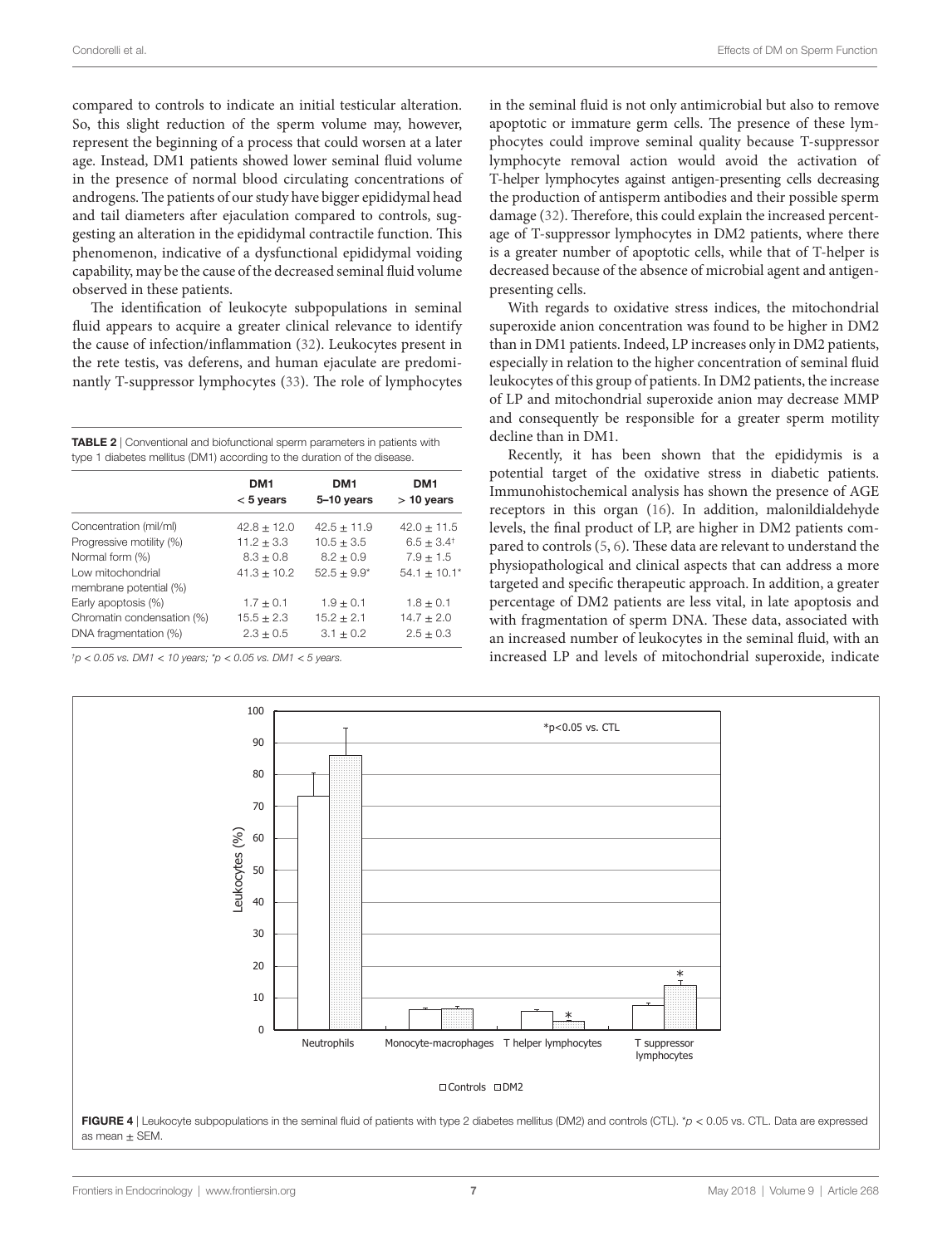![](_page_7_Figure_2.jpeg)

<span id="page-7-6"></span>**FIGURE 5** | Lipid peroxidation (LP) and mitochondrial superoxide concentrations type 1 diabetes mellitus (DM1), type 2 diabetes mellitus (DM2), and controls (CTL) in seminal fluid. \**p* < 0.05 vs. CTL; † *p* < 0.05 vs. DM1. The results are expressed as mean  $\pm$  SEM.

<span id="page-7-7"></span>TABLE 3 | Didymo-epididymal parameters in patients with type 1 diabetes mellitus (DM1) according to the duration of the disease.

|           | DM1 $<$ 5 years | DM1 5-10 years | $DM1 > 10$ years |
|-----------|-----------------|----------------|------------------|
| $TV$ (ml) | $21.0 \pm 3.2$  | $22.0 + 2.1$   | $20.0 \pm 2.5$   |
| CEBE (mm) | $12.2 + 1.3$    | $12.0 + 1.1$   | $12.5 + 1.4$     |
| CEAE (mm) | $9.0 + 0.8$     | $9.2 + 0.8$    | $12.0 + 1.1*$    |
| TEBE (mm) | $5.2 + 0.5$     | $6.3 + 0.6$    | $5.3 + 0.7$      |
| TEAE (mm) | $3.1 \pm 0.4$   | $3.3 + 0.6$    | $5.2 + 0.8^*$    |

*TV, testicular volume; CEBE, cranial epididymal diameter before ejaculation; CEAE, caput epididymal diameter after ejaculation; TEBE, tail epididymal diameter before ejaculation; TEAE, tail epididymal diameter after ejaculation. \*p* < *0.05 vs. DM1* < *10 years.*

<span id="page-7-8"></span>TABLE 4 | Hormone concentrations of patients with type 1 diabetes mellitus (DM1), type 2 diabetes mellitus (DM2), and the control (CTL) group.

|                            | CTL $(n = 100)$ | DM1 $(n = 38)$ | DM2 ( $n = 55$ ) |
|----------------------------|-----------------|----------------|------------------|
| Total testosterone (ng/ml) | $5.1 + 0.1$     | $6.1 + 1.1$    | $4.1 + 0.5$      |
| LH (UI/I)                  | $2.4 + 0.1$     | $2.1 + 0.1$    | $5.6 + 0.1*$     |
| FSH (UI/I)                 | $2.9 + 0.9$     | $2.3 + 0.3$    | $2.5 \pm 0.1$    |

*\*p* < *0.05 vs. other groups.*

that oxidative stress is the leading cause of impaired sperm quality of DM2 patients.

Finally, the didymo-epididymal ultrasound evaluation revealed a lack of physiological contraction of the cranial and caudal portion of the epididymis after ejaculation in DM1 patients. Conventionally, the ultrasound epididymal thickness

## **REFERENCES**

- <span id="page-7-0"></span>1. Hamilton BE, Ventura SJ. Fertility and abortion rates in the United States, 1960– 2002. *Int J Androl* (2002) 29:34–45. doi:[10.1111/j.1365-2605.2005.00638.x](https://doi.org/10.1111/j.1365-2605.2005.00638.x)
- <span id="page-7-1"></span>2. Lutz W. Fertility rates and future population trends: will Europe's birth rate recover or continue to decline? *Int J Androl* (2006) 29:25–33. doi:[10.1111/j.](https://doi.org/10.1111/j.
1365-2605.2005.00639.x) [1365-2605.2005.00639.x](https://doi.org/10.1111/j.
1365-2605.2005.00639.x)
- <span id="page-7-2"></span>3. Silink M. Childhood diabetes: a global perspective. *Horm Res* (2002) 57:1–5. doi:[10.1159/000053304](https://doi.org/10.1159/000053304)

decreases by approximately 3 mm after ejaculation, as found in DM1 patients with a duration of illness of less than 10 years. This decrease did not occur in patients with a long (>10 years) disease duration suggesting an atonia/hypotonia state of these anatomical structures, poorly studied in patients with DM1. Epididymal cranial and caudal tracts are characterized by a spontaneous peristalsis that can also carry immotile spermatozoa [\(34\)](#page-8-27). The caudal portion of the epididymis has a rich adrenergic innervation, which is activated during ejaculation. Adrenergic denervation does not eliminate epididymal contractility [\(35](#page-8-28)). This suggests that the contractility is mediated by a neuronal mechanism and other hormonal (oxytocin and endothelin 1) and non-hormonal factors, which can alter the contractile function of the epididymis.

## Conclusive Remarks

Type 1 diabetes mellitus patients have low ejaculate volume due to a lack of physiological epididymal contraction associated with mitochondrial damage that anticipates the subsequent decline of sperm progressive motility. These findings are associated with an increased oxidative stress that can also alter other conventional sperm parameters, although to a lower extent than in DM2 patients.

Type 2 diabetes mellitus patients, instead, seem to be characterized by an amicrobial inflammatory condition and increased concentration of seminal fluid leukocytes, which raises oxidative stress indices damaging conventional sperm parameters, sperm DNA, and vitality. Since diabetic disease affects male fertility, the prevention of DM2 and the followup of seminal parameters in DM1 should be recommended in patients in childbearing age.

## ETHICS STATEMENT

This study was approved by the Ethics Committee of University teaching Hospital of "Policlinico-Vittorio Emanuele," University of Catania (Catania, Italy). All methods were performed in accordance with the relevant guidelines and regulations. All participants were asked for and provided their informed consent.

## AUTHOR CONTRIBUTIONS

RC is the principal investigator of this study. AC is the coordinator of all phases of this study. Other authors (SV, LM, and AA) were involved in methodological and statistical aspects.

- <span id="page-7-3"></span>4. Lascar N, Brown J, Pattison H, Barnett AH, Bailey CJ, Bellary S. Type 2 diabetes in adolescents and young adults. *Lancet Diabetes Endocrinol* (2018) 6:69–80. doi:[10.1016/S2213-8587\(17\)30186-9](https://doi.org/10.1016/S2213-8587(17)30186-9)
- <span id="page-7-4"></span>5. La Vignera S, Condorelli R, Vicari E, D'Agata R, Calogero AE. Diabetes mellitus and sperm parameters. *J Androl* (2012) 33:145–53. doi:[10.2164/jandrol.](https://doi.org/10.2164/jandrol.
111.013193) [111.013193](https://doi.org/10.2164/jandrol.
111.013193)
- <span id="page-7-5"></span>6. La Vignera S, Condorelli RA, Vicari E, D'Agata R, Salemi M, Calogero AE. High levels of lipid peroxidation in semen of diabetic patients. *Andrologia* (2012) 44(Suppl 1):565–70. doi:[10.1111/j.1439-0272.2011.01228.x](https://doi.org/10.1111/j.1439-0272.2011.01228.x)